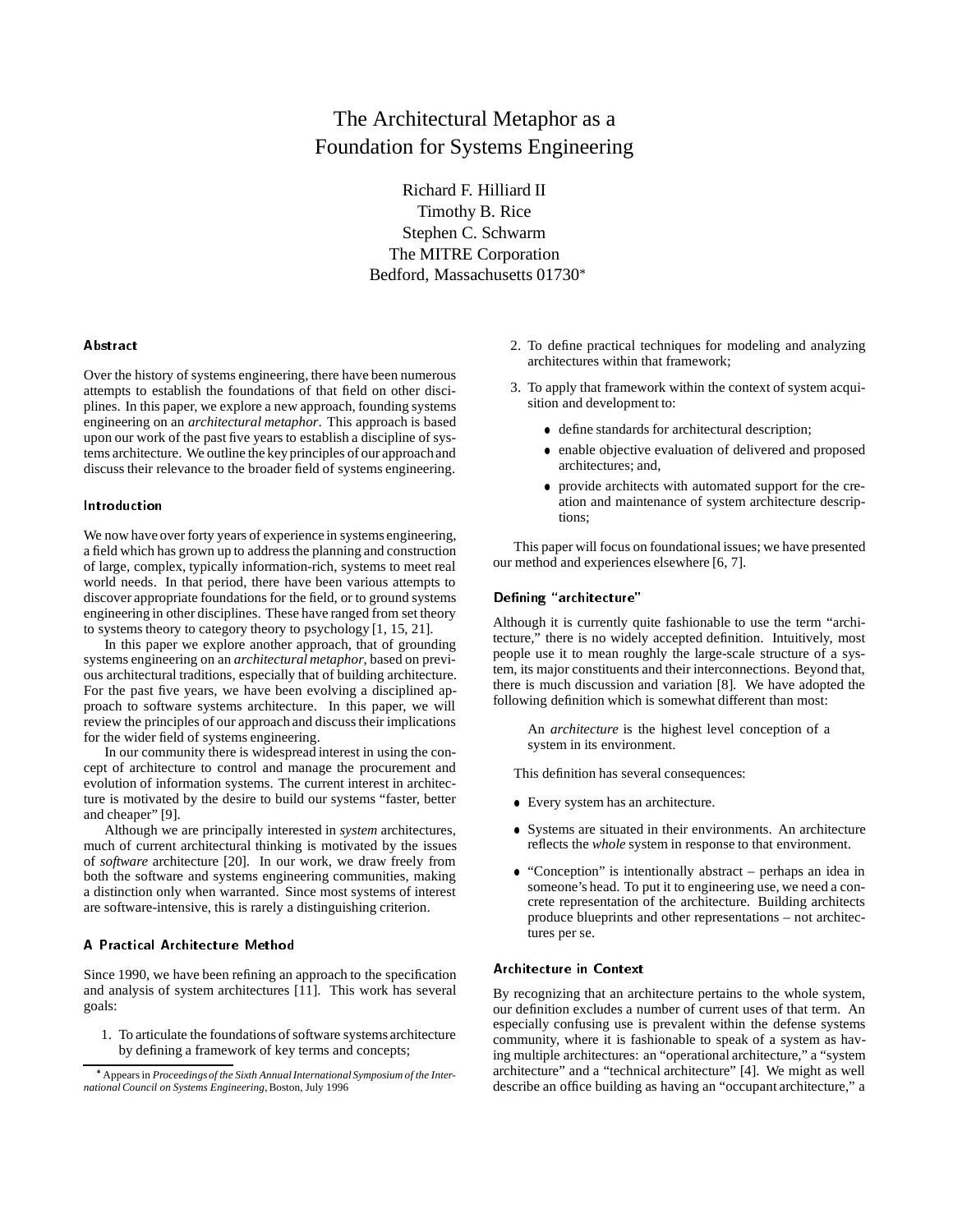"heating and ventilation architecture," and a "site architecture"! We say an architecture has a number of aspects, such as technical, operational and system concerns. Each may be formalized by defining one or more *views*. It is the architect's job to integrate these aspects into a single architecture.

Within software architecture, there has been a tendency to "lift" techniques from design to apply architecturally; the literature is filled with "functional architectures," "information architectures" [5] and "object architectures" [13]. We believe this tendency reflects a confusion of design entities with architectural goals. We have tried to separate the two in our work.

Recognizing that an architecture reflects a system in its environment, it must address a much wider range of concerns than those of a design. A software design is internally focused on the interfaces, operations, and modules which constitute a software system. The "outside" has been abstracted away during requirements analysis. In approaches which view architecture as a part of high-level design [14, 20], there is a single implied audience: the designers and implementors of the system, relegating others, such as the client, the users, and operators to a subsidiary role.

Whereas a design is internally focused, an architecture is *externally focused* – the architect must be cognizant of the system's environment. Just as a building architect takes into account a project's surroundings, an architecture must be sensitive to the environment of the intended system. For a software system, the environment includes the systems with which the target system will interact or co-exist, the operational concept for that system, and its anticipated users.

Frequently, the term "architecture" is applied to middleware frameworks such as CORBA and DCE. More generally, frameworks, as that term is used in the object-oriented programming community, offer the prospect of large-scale reuse within a domain [12]. A framework is a useful way to implement a class of systems with similar characteristics – but a framework is not an architecture itself, it is rather a building technology applicable to a class of systems. Frameworks are inwardly focused on how a system will be built rather than on the outward intent of the system. For this reason, we prefer to call them *software component frameworks*. An architecture will make specific decisions but not necessarily particular design choices.

Moving outside the internal focus of design, a number of potential audiences for an architecture become relevant, each with potentially different concerns for the system.

Boehm and others have identified a number of stakeholders of a system's architecture [2, 8]. The key stakeholders will vary from system to system, they could include: acquisition agent, client, customer, developer, inspector, maintainer, operator, owner, planner, service provider, user, and vendor. We further distinguish a subset of the stakeholders called *audiences*. Audiences are those stakeholders who would be expected to directly access architectural descriptions. Our approach is therefore "subject-oriented" rather than object-oriented. Its orientation derives from that of the stakeholders for the architecture.

## An Architecture Process

We have developed a candidate process for specifying and managing an architecture, shown in table 1. As noted above, this paper will not focus on that process, which has been discussed elsewhere [7]. The purpose of the table is to provide a context for discussing some of the architectural elements which would be applicable to systems engineering.

- 1. Understand system context
	- Needs Analysis
	- Program cost and schedule
	- Products: needs, goals, vision statements
- 2. Select views
- 3. Analyze each view
	- Products: a "blueprint" of each view with associated decisions, rules and open issues
- 4. Integrate views (for consistency)
- 5. Trace views to needs (for completeness)
- 6. Iterate activities 3, 4 and 5
	- Until no more unresolved questions
	- If there are numerous unresolved issues, revisit step 2
- 7. Validate
	- Against formal requirements
	- Conformance of design and implementation (as built) to architecture (as specified)

# Table 1: An Architectural Process

Architectural Needs. As in many branches of engineering, our method begins with understanding the problem and its constraints including the requirements, program cost and schedule demands; i.e., the concerns of the various stakeholders. Our understanding of these is distilled into three products, developed with the client, and ideally "owned" by the client, which capture both the specific requirements for the system, and also the general direction and intent of the client.

For the large command and control and information systems we typically deal with, there are one or more requirements specification documents, often running into hundreds or even thousands of pages. Even when well-written, these formal requirements documents have proven to be too difficult to use effectively to derive and analyze system architectures. We analyze these requirements into a set of architectural *needs*, which capture the general requirements, without unnecessary detail. For a recent information system architecture, we distilled thousands of requirements from several sources into 138 architectural needs. These needs are maintained in a data base to preserve traceability of our architectural decisions back to the full set of formal requirements.

In addition to the "abstracted requirements" reflected by our needs analysis, we prepare two other statements with the client. First, a statement of *goals* reflects the client's evaluation criteria – how the client will evaluate whether the system is a success. Goals include meeting the needs, as well as preferences and desires which do not occur as requirements. Second, we define a *vision* statement. Whereas the goals specify what is to be achieved in the current system, the vision statement attempts to look into the future of the system in terms of anticipated missions and new opportunities. It indicates the client's long-term direction for the system, including both the current system under development and a view of its evolution and eventual replacement.

These three products, the needs, the vision statement, and the goals statement, are "owned" by the client. It is critical that the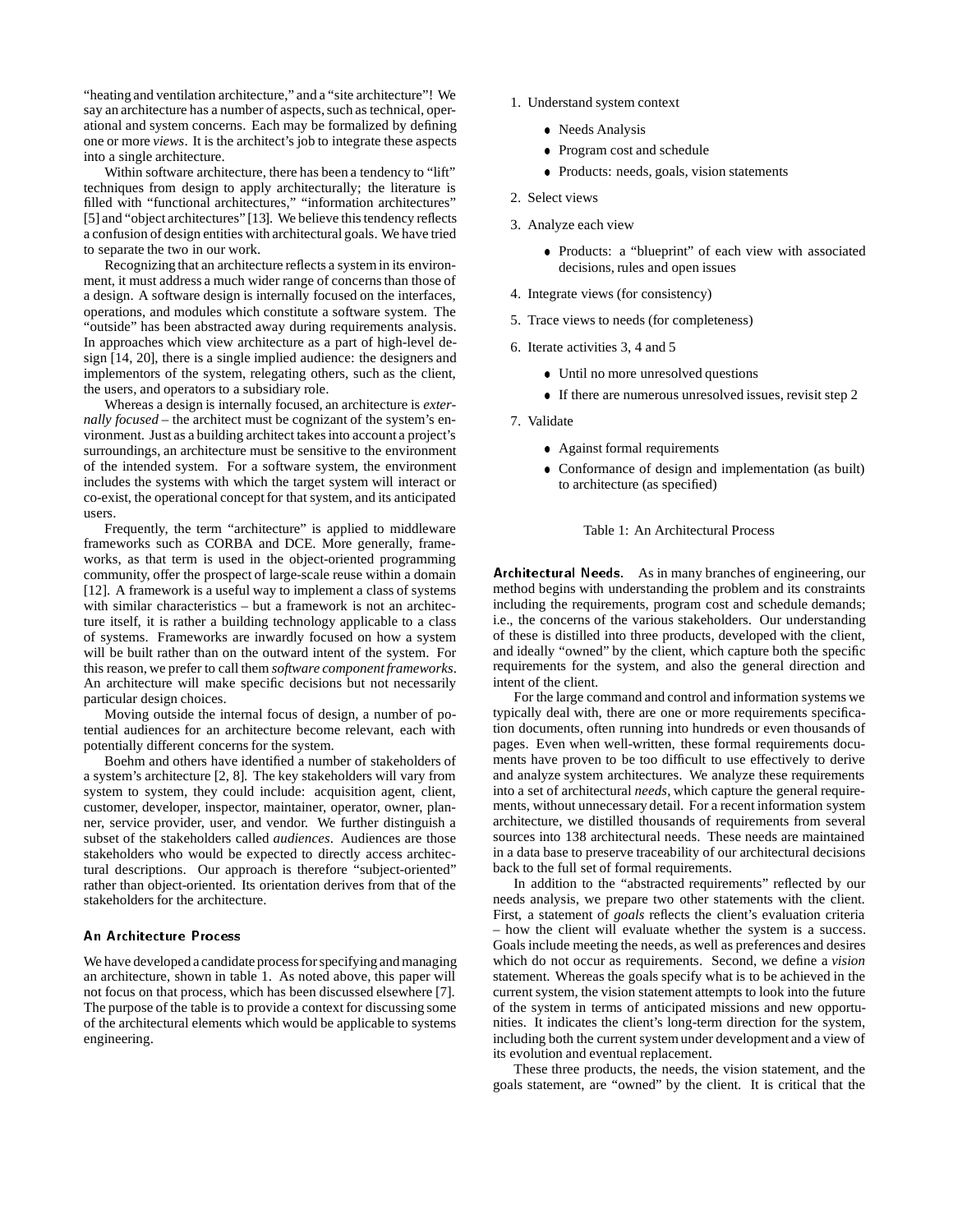client fully subscribe to – and preferably write – the vision and goals statements, and the needs should originate with the client. The formalization of the needs, goals and vision are the primary inputs to the architectural description. The next section describes the elements of that description.

## Architectural Elements

A software architecture is "a set of architectural (or, if you will, *design*) elements that have a particular form."

– Dewayne Perry and Alex Wolf [14]

We wish to distinguish architecture both from requirements and design. Unlike requirements, which exist in the "problem space," architectures reside in the "solution space" of systems to be built. Whereas a requirements specification avoids making decisions as to how a system is to be realized, an architecture does make specific choices pertaining to the form of a solution.

It is useful to view an architecture as a decision making tool or as comprised of decisions. The key to effective decision-making is making the right decision at the right time, no more, no less. Either overspecification or underspecification may lock out future flexibility. Following Burns and Lister [3] (who were writing about design), our method distinguishes:

a progression of increasingly specific *commitments* ... properties of the system design which [detailed] designers are not at liberty to change. Those aspects of a design to which no commitment is made ... are the subject of *obligations* that lower levels of a design must address. The process of refining obligations into commitments is often subject to *constraints* imposed primarily by the execution environment.

As distinct from a design, however, architectural decisions are not determined solely by design and implementation considerations, but by external ones, too, as described above.

Although it is a consequence of our definition that every system has architecture, that does not imply that all architectures are equal. As systems engineers we are interested in the properties of effective architectures. In our view, an effective architecture shows how to build a system to satisfy clients' needs, in the context of that client's goals and vision. To do this, we need a means of representing architectural elements in useful fashion.

## Architectural Representation

As noted above, an architecture is abstract – it may exist only as an idea or conception in someone's head. That is not good enough for engineering purposes. One focus of our work has been to develop techniques for representing architectural information for use by clients, implementors, and other stakeholders. To do this we have adopted the following representation principles:

- An architecture is documented as a model.
- A model is comprised of one or more views.
- Each view is modeled in terms of components, connections and constraints.
- Views are integrated to enable understanding and enforce consistency of the architecture model.

```
view ::=
       view name,
       vantage point
       \{, component\}+,
       \{, connection\}+,
       \{, constraint\}+vantage point ::= purpose, scope
model entity ::=
       component | connection | constraint
component ::=
       component name
       [, component description]
       [, attribute part]
connection ::= arrow
constraint ::= arrow
arrow :: =label, source, target
       [, description]
       [, attribute part]
rule \equivstatement, rationale,
       decision,
       needs ref,
       exception part
```
Table 2: Fragment of a Grammar for Architectural Models

To implement these principles, we are developing a formal specification language for architecture representation. Our architecture language has both a formal syntax and graphical counterpart (not shown here). A fragment of the grammar for that language is shown in table 2. The grammar will define the syntax and semantics of models and architectural entities: components, connections and constraints, views, rules and the attributes needed to record an architecture and manage compliance to it.

Views. Building architects do not attempt to capture all salient characteristics of a building in a single model. Instead, they develop a number of renderings or views. Each view shows the whole structure from a particular vantage point. Vantage points are chosen to highlight key concerns. The views may be presented in a variety of media. In the sketching stage, the architect freely draws various views. Later, when blueprints are drawn up as specifications to the builder, there are well-defined relationships between the views.

Adopting the building metaphor, we have found it useful to develop architectural models by separating out distinct *views* of the model. Each view is motivated by a particular concern and with the intent of showing one particular aspect of the system, to answer questions like:

- How should legacy systems be adapted or reused?
- Should data be replicated or centralized?
- How will data storage systems meet security requirements?
- What forms of distribution should new applications support?
- Should a common tool set and methodology be prescribed?

For example, a data-intensive, enterprise-wide information system might benefit from a *data view*. Such a view is concerned with how data is structured, organized and related. It is not a data model – which would be developed during design. Rather, a data view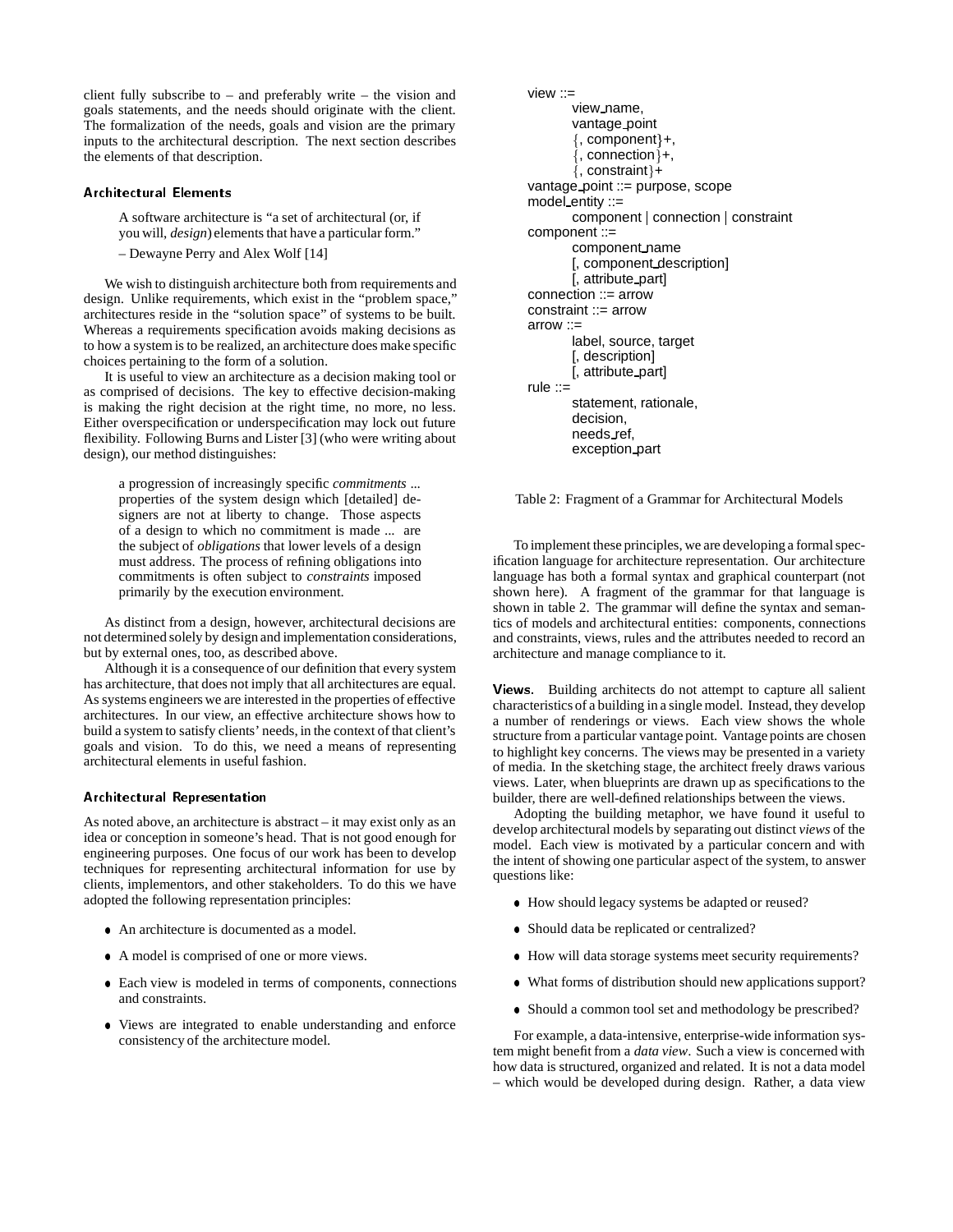would address enterprise-wide requirements on data, integration rules for new and legacy data models, distribution and replication policies, etc.

A key principle of views is completeness: for each view, that view is intended to cover the whole system from the selected vantage point. Another principle is that views are not mutually exclusive; rather, a cohesive understanding of the system is gained through integration of interrelated views.

It is tempting to prescribe predefined views: perhaps, functional, data, and physical views – other techniques have taken this approach. However, we do not yet have enough experience to prescribe these, or any, views for all systems. Sometimes, a system's most critical architectural concerns fall outside this familiar set. Instead, we make the selection of views a key step (step 2 of table 1) of the architect's work [10].

Components, Connections and Constraints. Architectural views are described in terms of three primitive constructs: components, connections and constraints [18]. Pursuing the analogy with architectural rendering, these are primitives of expression – not of design.

*Components* represent the major elements of a view.

*Connections* represent the major relations between components. They may be behavioral or structural. Connections include "runtime" relationships like control or data flow, but are not limited to these.

*Constraints* represent laws the system must observe. Constraints apply to components and connections. Constraints can be use to express performance and non-functional characteristics, style and protocol rules, and "laws of nature" which limit the use of resources.

In our representation all three types of primitives are first-class constructs.

Meta Model. We have adopted a uniform representation for views, based on these three primitives. Uniformity is obtained by defining logical relationships between the three primitives. This gives the architect an "open semantics" of systems to work with: the architect may select an existing notation (with its semantics) or devise a new one – as long as the the notation meets the minimum requirements of this "meta model." Our architecture specification language will exploit the meta model to permit users to extend the representation framework for special purposes, via subclassing and related operations. Another advantageof the meta model, which we have not exploited to date, is the prospect for automated support.

View Integration. An important part of architecture development is the establishment of consistency across views. We do this via traceability mechanisms. There are several levels of traceability defined by our method.

Once a view is syntactically checked, using the meta model, it may be integrated with others. View integration is a necessary step in a method like ours because of the nature of views – integration is a meaningful semantic act, not a syntactic projection or transformation which could be automated. The technique we use for view integration is based on Ross' "model tie process" from Structured Analysis (SADT) [17]. Using the tie process, we systematically cross-reference related entities from distinct views, thereby addressing what Shaw calls the "multiple views problem" [19].

Once the views have been integrated, the (resulting) architectural description is reconciled against the original needs analysis (step 5). In this step we ascertain that the architecture covers the stated needs, goal and vision. It is not necessary that each statement of goals, vision, and needs be individually satisfied by the architecture description. However, it is necessary that all questions or issues raised by goals, vision or needs are either identified and resolved by the architecture, or that their resolution is explicitly delegated to the design.

Later in the development, there is a further level of traceability, that of establishing conformance of the design and/or implementation with the architecture (step 7).

# Implications for Systems Engineering

The preceding method suggests a very different way to formalize systems engineering. We would argue that any foundation for systems engineering must recognize and incorporate a means for dealing with multiple views. For large systems, it is simply not feasible to construct a single model to represent all systems engineeringrelevant information about a system. We adopt the engineering principle of "separation of concerns" to motivate the presentation of an architecture through the construction of multiple views. By developing separate views, each organized around a well-defined vantage point, one can clearly isolate and present major concerns, thereby reducing the perceived complexity of the overall system. The views tend to be independentbut interrelated: some details will be found only in one view, others will span two or more views.

Of course, the introduction of multiple views also introduces Shaw's multiple views problem (see above). Our approach deals with this in three ways:

- 1. Uniform representation (components, connections and constraints) across views
- 2. "Semantic unification" of the relationships among representation entities via a single meta model
- 3. Formalized traceability mechanisms for the integration of views and their content

Uniform Representation. In our work, we have concluded that architectural information can be captured by entities of three basic classes, which we can understand formally. This is the basis for our foundational thinking. The foundation afforded by the architecture metaphor is essentially descriptive: the basic laws of architecture are the basic laws of description for the purpose of understanding. Rather than reduce systems engineering concepts to some mathematical construct (whether sets, functions state machines or objects), our architectural approach builds in these elements as first-class constructs, to meet the needs and concerns of the multiple audiences involved in systems architecture. Once these are in place, we can apply other engineering principles to them.

The idea of foundations based on descriptive uniformity is not new with us – although this application is. Similar ideas may be found in the earliest work on Structured Analysis [16, 17].

Unified Meta-model. Consistency is maintained between these multiple views, while retaining their individual semantic integrity, by adopting a uniform meta model of components, connections and constraints. This model can be formalized to the desired degree to support architecture analysis techniques, model verification and validation and other kinds of automated tool support. This is the subject of our current work.

We call this a "meta-model" because (1) it does not prescribe how architectural information is represented, as long as those representations minimally conform to the meta-model; and, (2) a representation's semantics is "open" – determined as much by the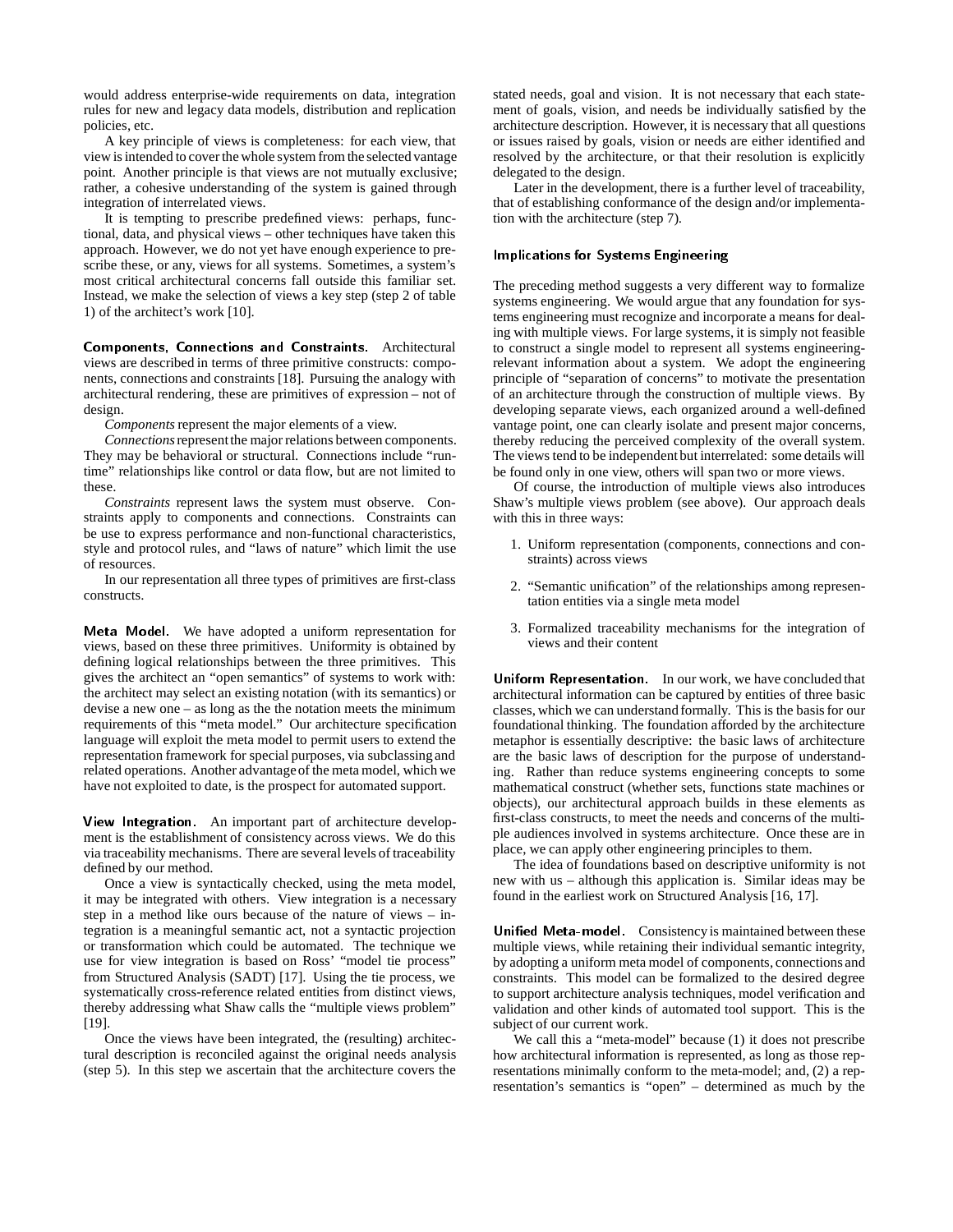"labels" associated with the entities as the overall graph structure of its components, connections and constraints.

## Summary

There is currently significant interest in developing system architecture to control and manage large systems. We have been developing a practical architecture method to manage the architectural process, based on a traditional building architecture metaphor. The basis of this metaphor is the definition of the term "architecture" and the role of architecture in system construction. We have furthered the metaphor by articulating the role and activities of an architect in system development.

In this paper, we have argued that the architectural metaphor has wider applicability to system engineering by providing a nonreductionist, description-based framework for understanding system engineering activities and products giving equal weight to the multiple concerns of diverse participants.

Acknowledgments. The work described here was performed by the MITRE Software Center (Bedford). Initial applications of the practical architecture method were sponsored by the U.S. Army Information Systems Engineering Command (ISEC). Contributors to the definition and application of the method include: R. Baldwin, C. Byrnes, D. Emery, R. Harris, K. Heideman, J. Hustad, M. Kinnebrew, T. Nixon, J. Moore, S. Schwarm, and D. Waxman.

#### References

- [1] R. Samuel Alessi et al. The foundation of systems engineering. In *Proceedings of the Fifth Annual Symposium of the International Council on Systems Engineering*, 1995. St. Louis, Missouri, July 22-26, 1995.
- [2] Barry W. Boehm. Software process architectures. In *Proceedings of the First International Workshop on Architectures for Software Systems*, Seattle, WA, 1995.
- [3] A. Burns and M. Lister. A framework for building dependable systems. *The Computer Journal*, 34(2), 1991.
- [4] Defense Information Systems Agency. *TechnicalArchitecture Framework for Information Management (TAFIM)*, version 2.0 edition, 1995.
- [5] L. Druffel, N. E. Loy, R. A. Rosenberg, R. J. Sylvester, and R. A. Volz. Information architectures that enchance operational capability in peacetime and wartime. Technical report, US Air Force Science Advisory Board, February 1994.
- [6] David E. Emery and Richard F. Hilliard. "Architecture," methods and open issues. In D. Garlan, editor, *Proceedings of the First International Workshop on Architectures for Software Systems*, Seattle, WA, 1995. Published as CMU–CS–TR–95– 151.
- [7] David E. Emery, Richard F. Hilliard, and Timothy B. Rice. Experiences applying a practical architectural method. In Alfred Strohmeier, editor, *Reliable Software Technologies – Ada-Europe '96*, number 1088 in Lecture Notes in Computer Science. Springer, 1996.
- [8] Cristina Gacek, Ahmed Abd-Allah, Bradford Clark, and Barry W. Boehm. On the definition of software system architecture. In *Proceedings of the First International Workshop on Architectures for Software Systems*, Seattle, WA, 1995.
- [9] Richard F. Hilliard. Comments on kogut and clements. email.
- [10] Richard F. Hilliard. The notion of 'architecture' in modelbased software engineering. In *Proceedings of the Workshop on Domain-Specific Architectures*, Hidden Valley, PA, July 1990.
- [11] Barry M. Horowitz. The importance of architecture in DOD software. Technical Report M 91-35, The MITRE Corporation, July 1991.
- [12] Ralph E. Johnson and Vincent F. Russo. Reusing objectoriented designs. Technical Report UIUCDCS 91–1696, University of Illinois, 1991.
- [13] A. H. Levis and D. M. Perdu. A systems engineering approach to information architecture design. In *Proceedings 1994 IFAC Symposium on Integrated Systems Engineering*, 1994.
- [14] Dewayne E. Perry and Alexander L. Wolf. Foundations for the study of software architecture. *ACM SIGSOFT Sofware Engineering Notes*, 17(4), October 1992.
- [15] Charles Rattray. The shape of complex systems. In *Computer Aided Systems Theory – EUROCAST '93: a selection of papers from the Third International Workshop on Computer Aided Systems Theory*, 1993. Las Palmas, Spain.
- [16] Douglas T. Ross. Structured Analysis (SA): a language for communicating ideas. *IEEE Transactions on Software Engineering*, SE-3(1), January 1977.
- [17] Douglas T. Ross. Removing the limitations of natural language (with the principles behind the RSA language). In Herbert Freeman and Philip M. Lewis II, editors, *Software engineering: proceedings of the Software Engineering Workshop held in Albany, Troy, and Schenectady, New York, from May 30–June 1, 1979*. Academic Press, New York, 1980.
- [18] Thomas F. Saunders, Barry Horowitz, and Matt L. Mleziva. New process for acquiring software architecture. Technical Report M 92B0000126, The MITRE Corporation, 1992.
- [19] Mary Shaw. Comparing architectural design styles. *IEEE Software*, 28(11):27–14, November 1995.
- [20] Mary Shaw and David Garlan. An introduction to software architecture. In V. Ambriola an G. Tortora, editor, *Advancesin Software Engineering and Knowledge Engineering*, volume I. World Scientific Publishing Company, 1993.
- [21] Bernhard Thomé. Systems engineering: principles and prac*tice of computer-based systems engineering*. Wiley, 1993.

#### Biography

**Richard F. Hilliard II** is a Lead Engineer at The MITRE Corporation in the Open Systems Engineering Group. Since 1982 he has worked on software technology and command and control applications at MITRE. From 1991–1994 he was a member of the Ada 9X Mapping/Revision Team, which defined the ISO standard for Ada 95. Rich is an officer of the League for Programming Freedom.

**Timothy B. Rice** is a Lead Information Systems Engineer and supervises the Open Systems Engineering Group in the MITRE Bedford Software Center. He is experienced in Open Systems and Client-Server architectures for the Command and Control, Information Systems and Medical Instrumentation domains. Tim's interests are in software architecture and frameworks, software development,